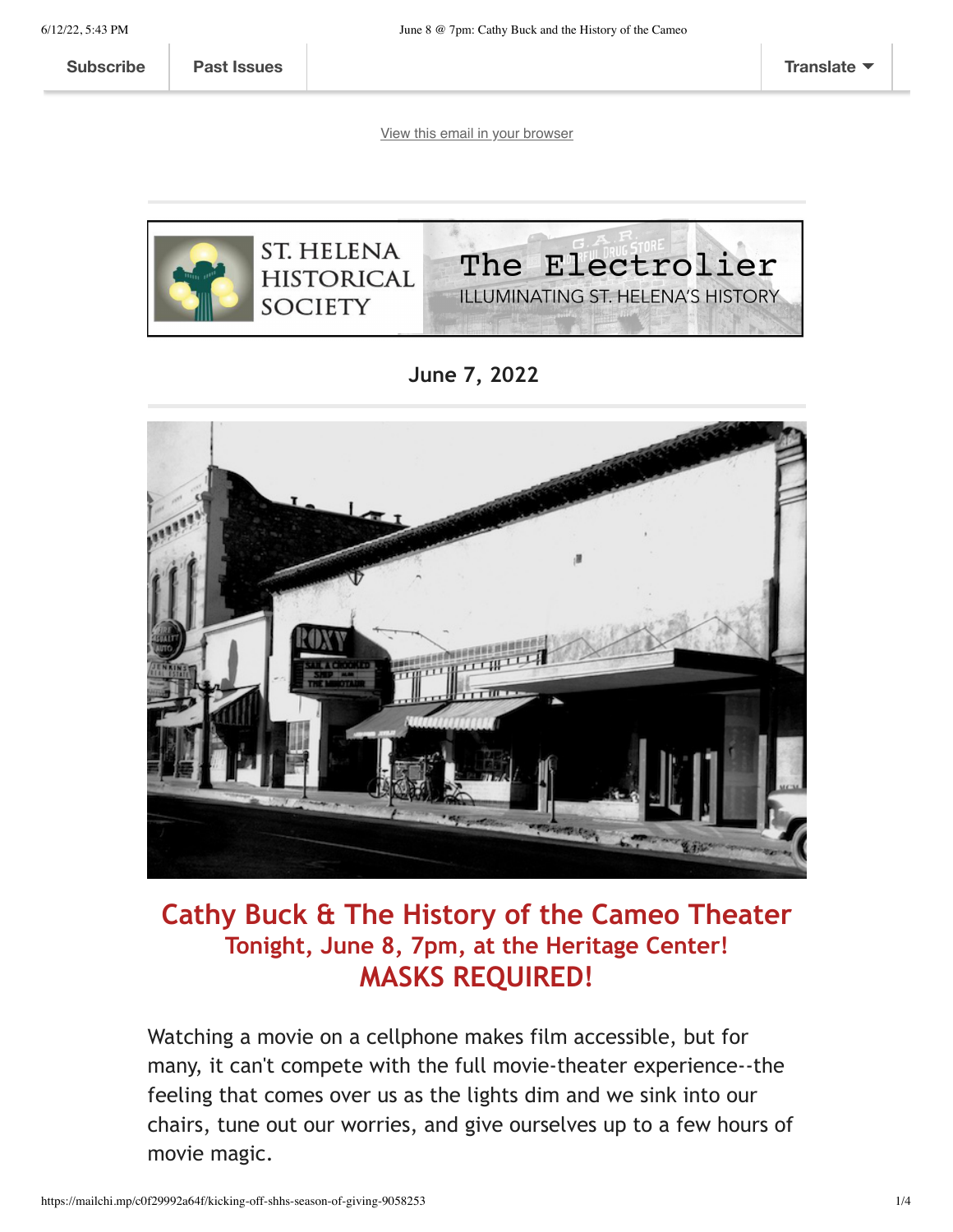local theater has changed ownership. Each came with extensive renovation--one remodel included a loge section!

F[or the old timer](https://us5.campaign-archive.com/home/?u=b47d3a84b3d25889c7c0151f6&id=f91e786b03)s among us, you'll be surprised how many times our

#### **St. Helena's movie theater history dates back to 1909**

Joe Galewsky and Julius Goodman started the G & G Theater in St. Helena Turnverein Hall. It was a wooden building on land that later became Lyman Park.

#### **Join us in tracing the Cameo's 109-year history from 1909 to today! June 8, at 7pm, at the Heritage Center, 1255 Oak Ave.**

## **June 11 at 10:04am: Dedication of the Birthplace of St. Helena**

The fraternal historic preservation group E Clampus Vitus Sam Brannan Chapter #1004 and St. Helena Historical Society installed a plaque adjacent to the Sunshine Foods parking lot marking the birthplace of St.



Helena. Join us on Saturday, June 11, at exactly 10:04am for the dedication.

**Next Saturday: Meet at 1115 Main Street, at the entrance to Sunshine Foods parking lot in St. Helena.**



**June 8:** Cathy Buck and The History of the Cameo Theater **June 11:** Dedication of the Birthplace of St. Helena **July 18:** St. Helena's Pioneer Families: The Lyman Family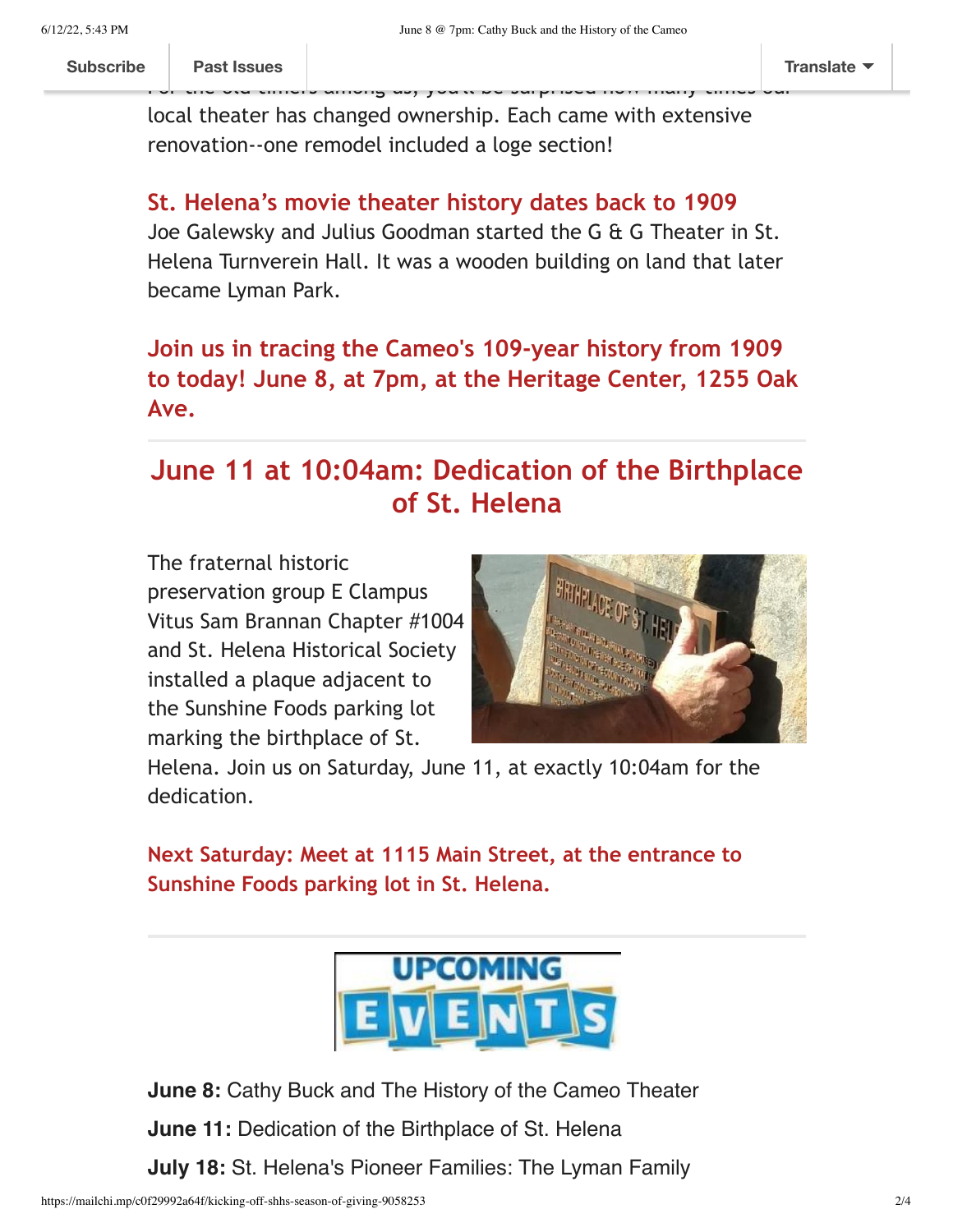**Subscribe Past Issues [Subscribe](http://eepurl.com/hOIaI9) Past Issues [Translate](javascript:;)**

**October 9:** The Cemetery Tour is back!

**November:** Research Director Mariam Hansen will be discussing the movies made in St. Helena!



# **In October: 16th Annual "Spirits of St. Helena Cemetery Discovery Walk", Featuring Our Italian Settlers**

We'll commemorate some of the Italians who are buried in the St. Helena Cemetery. We're collaborating with the high school drama department, and our students will dramatize the events and socioeconomic factors that motivated settlers to leave Italy and settle here in the St. Helena area.



#### **The Heritage Center: Open the First Saturday of Every Month, Noon-4pm**

**We're looking for volunteers to help staff the Heritage Center on the first Saturday of the month.** Noon-4pm shifts. Contact shstory@shstory.org 1255 Oak Avenue, St. Helena, CA 94574